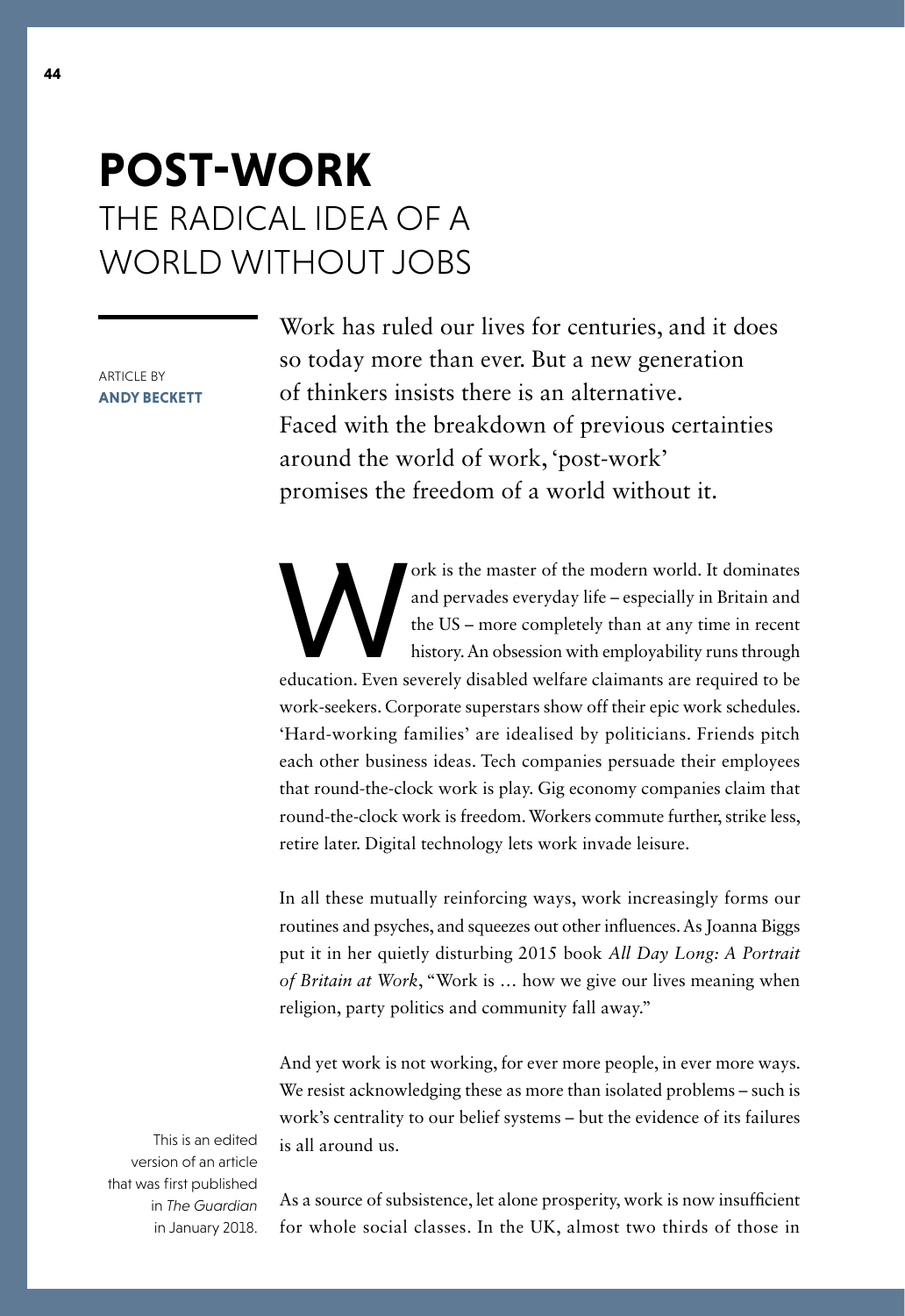poverty – around 8 million people – are in working households. In the US, the average wage has [stagnated for half a century](https://www.brookings.edu/opinions/the-uncomfortable-truth-about-american-wages/).

As a source of social mobility and self-worth, work increasingly fails even the most educated people. In 2017, half of recent UK graduates were officially classified as "working in a nongraduate role". In the US, "belief in work is crumbling among people in their 20s and 30s", says Benjamin Hunnicutt, a leading historian of work. "They are not looking to their job for satisfaction or social advancement."

Work is increasingly precarious: more zero-hours or short-term contracts; more self-employed people with erratic incomes; more corporate 'restructurings' for those still with actual jobs. As a source of sustainable consumer booms and mass home-ownership – for much of the 20th century, the main successes of mainstream Western economic policy – work is discredited daily by our ongoing debt and housing crises. For many people, not just the very wealthy, work has become less important fnancially than inheriting money or owning a home.

Whether you look at a screen all day, or sell other underpaid people goods they can't afford, more and more work feels pointless or even socially damaging – what the American anthropologist David Graeber called "bullshit jobs" in a [famous 2013 article.](https://strikemag.org/bullshit-jobs/) His argument seemed subjective and crude, but economic

data increasingly supports it. The [growth of](https://www.theguardian.com/business/2017/oct/06/uk-productivity-fall-obr-budget)  [productivity](https://www.theguardian.com/business/2017/oct/06/uk-productivity-fall-obr-budget) is slowing across the rich world – despite the constant measurement of employee performance and intensification of work routines that makes many jobs barely tolerable.

Unsurprisingly, work is increasingly regarded as [bad for your health](https://www.theguardian.com/lifeandstyle/2016/jul/27/health-risk-one-hour-activity-offset-eight-hours-sitting-desk): "Stress … an overwhelming 'to-do' list … [and] long hours sitting at a desk," the Cass Business School professor Peter Fleming notes in his book, *[The Death of](https://www.theguardian.com/books/2017/sep/28/death-homo-economicus-peter-fleming-review)  [Homo Economicus](https://www.theguardian.com/books/2017/sep/28/death-homo-economicus-peter-fleming-review)*, are beginning to be seen by medical authorities as akin to smoking.

Work is badly distributed. People have too much, or too little, or both in the same month. Away from our unpredictable, allconsuming workplaces, vital human activities are increasingly neglected. Workers lack the time or energy to raise children attentively, or to look after elderly relations. "The crisis of work is also a crisis of home," declared the social theorists Helen Hester and Nick Srnicek in a paper last year.

Beyond all these dysfunctions, loom the most discussed, most existential threats to work as we know it: automation, and the state of the environment. Some recent estimates suggest that between a third and a half of all jobs could be taken over by artifcial intelligence in the next two decades. Other forecasters doubt whether work can be sustained in its current, toxic form on a warming planet.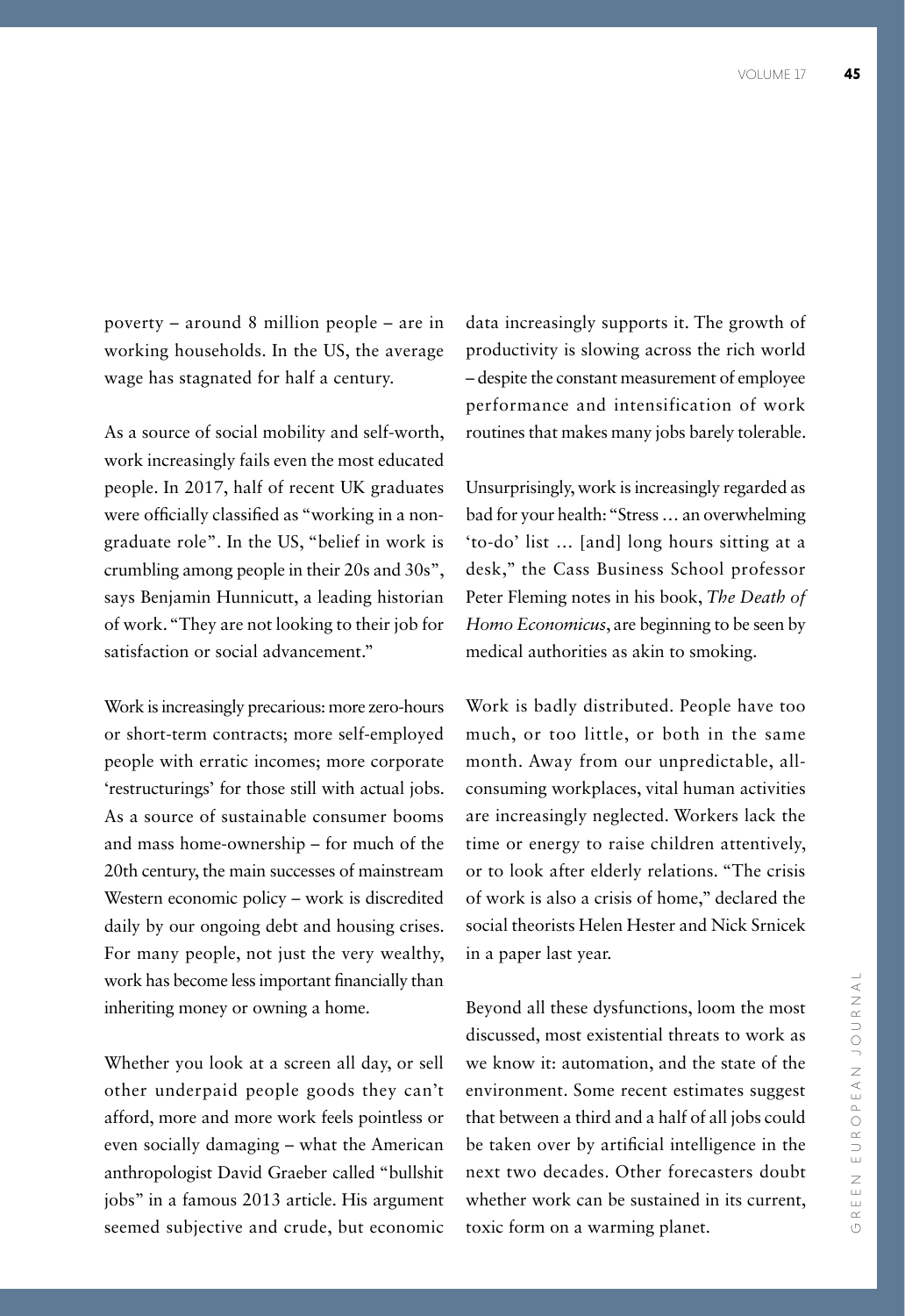### **REKINDLING LOST DREAMS OF LEISURE**

Our culture of work strains to cover its faws by claiming to be unavoidable and natural. "Mankind is hardwired to work," as the Conservative Member of Parliament Nick Boles puts it in a new book, *Square Deal*. It is an argument most of us have long internalised.

But not quite all. The idea of a world freed from work, wholly or in part, has been intermittently expressed – and mocked and suppressed – for as long as modern capitalism has existed. In 1845, Karl Marx wrote that in a communist society workers would be freed from the monotony of a single draining job to "hunt in the morning, fsh in the afternoon, rear cattle in the evening, criticise after dinner." In 1884, the socialist William Morris proposed that in "beautiful" factories of the future, surrounded by gardens for relaxation, employees should work only "four hours a day."

In 1930, the economist John Maynard Keynes predicted that, by the early 21st century, advances in technology would lead to an "age of leisure and abundance", in which people might work 15 hours a week. In 1980, as robots began to depopulate factories, the French social and economic theorist André Gorz declared: "The abolition of work is a process already underway … The manner in which [it] is to be managed … constitutes the central political issue of the coming decades."

Since the early 2010s, as the crisis of work has become increasingly unavoidable in the US and the UK, these heretical ideas have been rediscovered and developed further. A new anti-work movement has taken shape. Graeber, Hester, Srnicek, Hunnicutt, Fleming and others are members of a loose, transatlantic network of thinkers who advocate a profoundly different future for Western economies and societies, and also for poorer countries, where the crises of work and the threat posed by robots and climate change are even greater. They call this future 'post-work'.

For some, this future must include a [universal](https://www.theguardian.com/inequality/2018/jan/12/money-for-nothing-is-finlands-universal-basic-income-trial-too-good-to-be-true)  [basic income,](https://www.theguardian.com/inequality/2018/jan/12/money-for-nothing-is-finlands-universal-basic-income-trial-too-good-to-be-true) paid by the state to every working-age person, so that they can survive when the great automation comes. For others, the debate about universal basic income is a distraction from even bigger issues.

Post-work may be a rather grey and academicsounding phrase, but it offers enormous, alluring promises: that life with much less work, or no work at all, would be calmer, more equal, more communal, more pleasurable, more thoughtful, more politically engaged, more fulflled – in short, that much of human experience would be transformed.

To many, this will sound outlandish, foolishly optimistic – and quite possibly immoral. But the post-workists insist they are the realists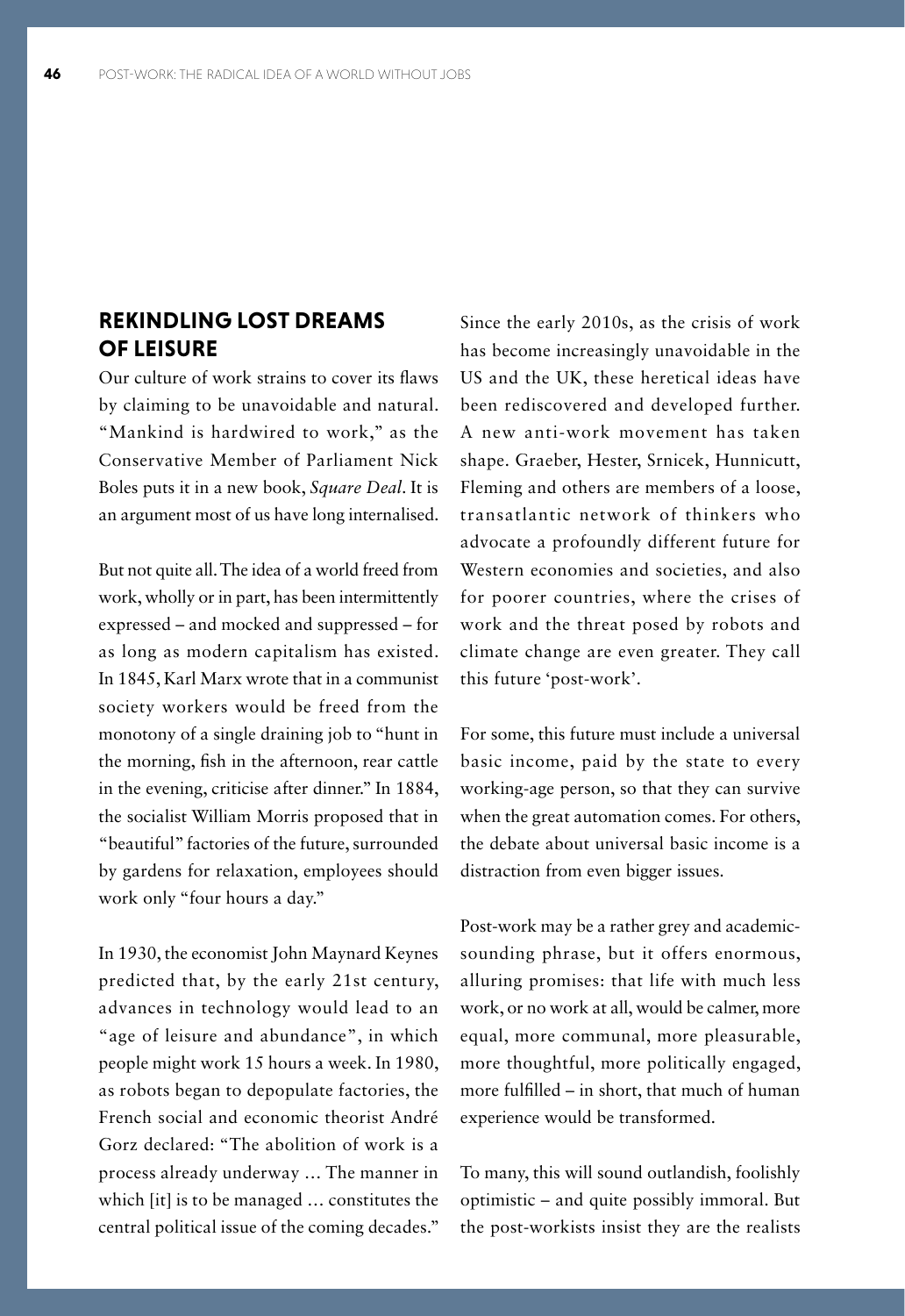now. "Either automation or the environment, or both, will force the way society thinks about work to change," says [David Frayne](https://www.theguardian.com/sustainable-business/2016/feb/24/automation-end-work-obsessed-society-dystopia-jobs), a radical young Welsh academic.

#### **WORK AS WE KNOW IT**

One of post-work's best arguments is that, contrary to conventional wisdom, the work ideology is neither natural nor very old. "Work as we know it is a recent construct," says Hunnicutt. Like most historians, he identifes the main building blocks of our work culture as 16th-century Protestantism, which saw effortful labour as leading to a good afterlife; 19th-century industrial capitalism, which required disciplined workers and driven entrepreneurs; and the 20th-century desires for consumer goods and self-fulfllment.

Before the emergence of the modern work ethic, Hunnicutt says, "All cultures thought of work as a means to an end, not an end in itself." From urban ancient Greece to agrarian societies, work was either something to be outsourced to others – often slaves – or something to be done as quickly as possible so that the rest of life could happen.

Even once the new work ethic was established, working patterns continued to shift and be challenged. Between 1800 and the 1970s, the average working week in the West shrank from about 80 hours to about 40 hours. Trade union pressure, technological change, enlightened employers, and government legislation all progressively eroded the dominance of work.

Sometimes, economic shocks accelerated the process. In Britain in 1974, Edward Heath's Conservative government, faced with a chronic energy shortage caused by an international oil crisis and a miners' strike, imposed a national three-day working week. For the two months it lasted, people's non-work lives expanded. Golf courses were busier, and fshing-tackle shops reported large sales increases.

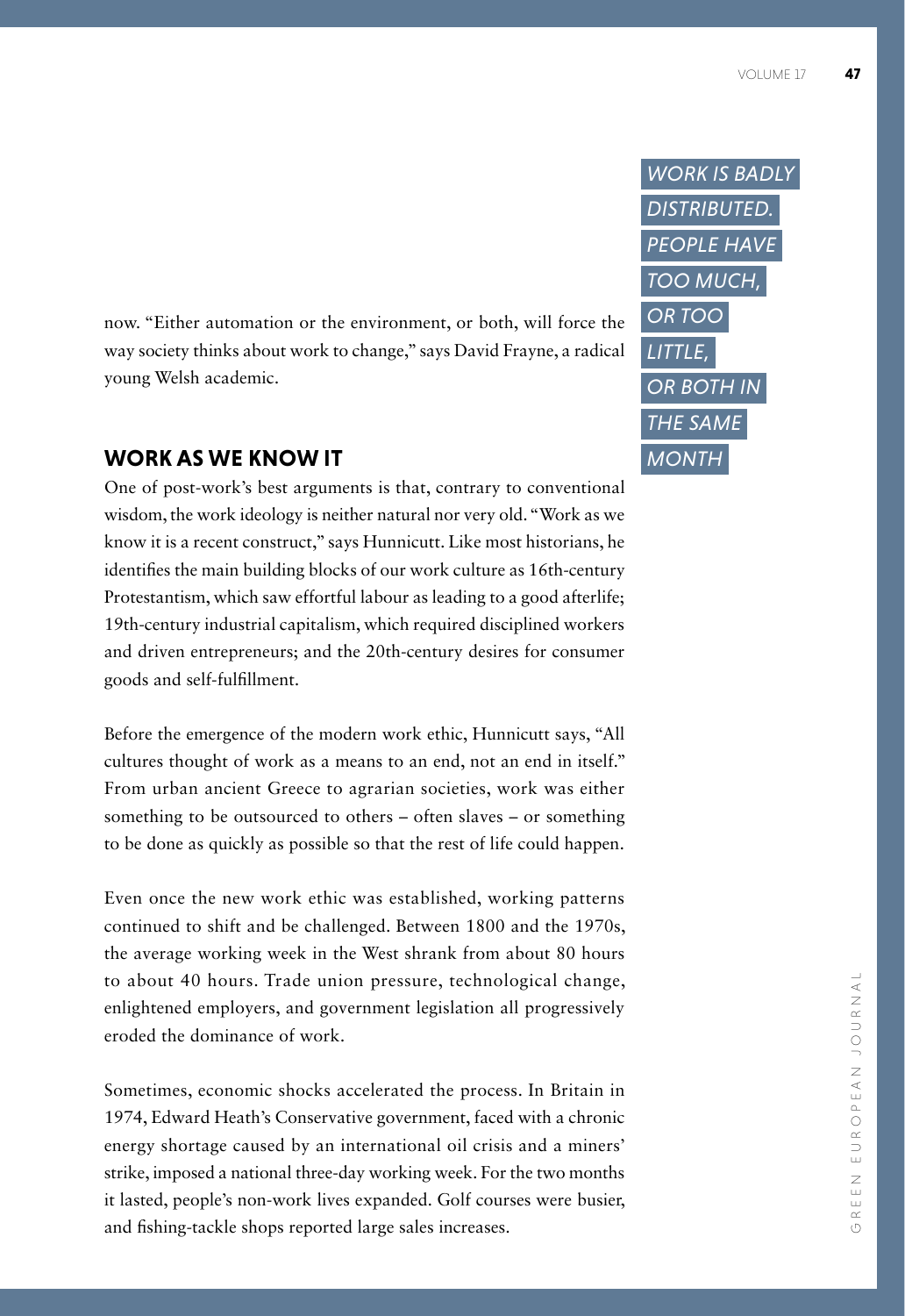The economic consequences were mixed. Most people's earnings fell. Working days became longer. Yet a national survey of companies found that productivity improved by about

5 per cent: a huge increase by Britain's usual sluggish standards. "Thinking was stimulated" inside government and business, the consultants noted, "on the possibility of arranging a permanent four-day

week." Nothing came of it. But during the 1960s and 1970s, ideas about redefning work, or escaping it altogether, were commonplace in Europe – from corporate retreats to the counterculture to academia, where a new discipline was established: leisure studies, the study of recreations such as sport and travel.

By the end of the 1970s, it was possible to believe that the supremacy of work might be coming to an end in the more comfortable parts of the West. Labour-saving computer technologies were becoming widely available for the frst time. Frequent strikes provided highly public examples of work routines being interrupted and challenged. Crucially, wages were high enough, for most people, to make working less a practical possibility.

Instead, work ideology was reimposed. During the 1980s, the aggressively probusiness governments of Margaret Thatcher and Ronald Reagan strengthened the power of employers, and used welfare cuts and moralistic rhetoric to create a much harsher environment for people without jobs. David



Graeber argues that these policies were motivated by a desire for social control. After the political turbulence of the 1960s and 1970s, he says, "Conservatives freaked out at the prospect of

everyone becoming hippies and abandoning work. They thought: 'What will become of the social order?'"

Outside the intense working cultures of Britain and the US, the reduction of work has long been a mainstream notion. In France in 2000, Lionel Jospin's left-wing coalition government introduced a maximum 35-hour week for all employees, partly to reduce unemployment and promote gender equality, under the slogan, "Work less – live more." The law was not absolute (some overtime was permitted) and has been weakened since, but many employers have opted to keep a 35-hour week. In Germany, the largest trade union, IG Metall, which represents electrical and metal workers, has recently won its members the right to opt for a 28-hour week.

Defenders of the work culture such as business leaders and mainstream politicians habitually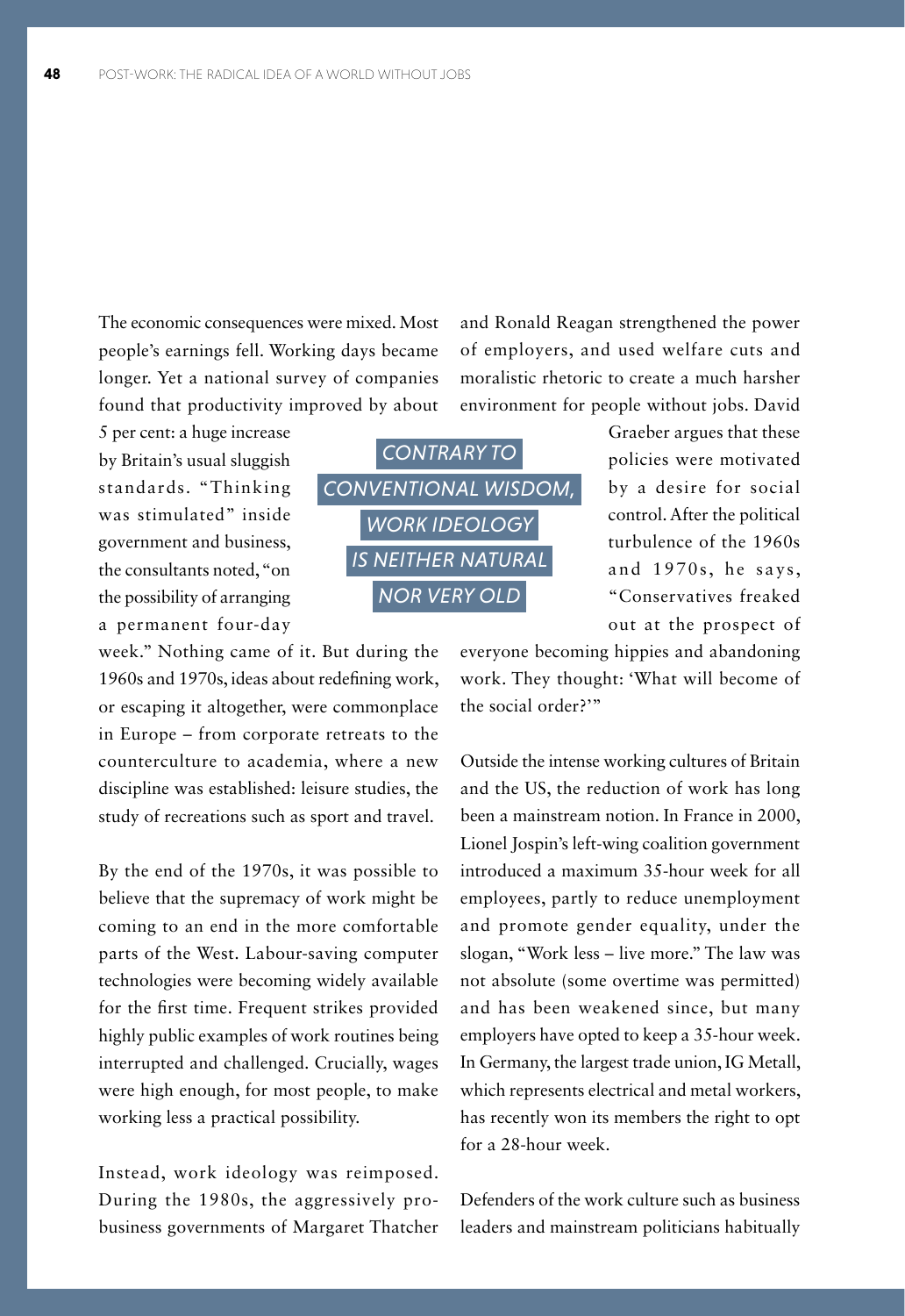question whether pent-up modern workers have the ability to enjoy, or even survive, the open vistas of time and freedom that postwork thinkers envisage for them. In 1989, two University of Chicago psychologists, Judith LeFevre and Mihaly Csikszentmihalyi, conducted an experiment that seemed to support this view. They recruited 78 people with jobs at local companies and gave them electronic pagers. For a week, at frequent but random intervals, these employees were contacted and asked to fll in questionnaires about what they were doing and how they were feeling.

The experiment found that people reported "many more positive feelings at work than in leisure." At work, they were regularly in a state the psychologists called "flow" – "enjoying the moment" by using their knowledge and abilities to the full, while also "learning new skills and increasing self-esteem." Away from work, "flow" rarely occurred. The employees mainly chose "to watch TV, try to sleep, [and] in general vegetate, even though they [did] not enjoy doing these things." US workers, the psychologists concluded, had an "inability to organise [their] psychic energy in unstructured free time."

To the post-workists, such fndings are simply a sign of how unhealthy the work culture has become. Our ability to do anything else, only exercised in short bursts, is like a muscle that has atrophied.

## **A FUTURE CLOSER THAN WE THINK**

Will today's post-workists succeed where all their other predecessors did not? In Britain, possibly the sharpest critic of the movement is Frederick Harry Pitts, a lecturer at Bristol University. Pitts used to be a post-workist himself. He is young and left-wing, and before academia he worked [in call centres](https://www.theguardian.com/careers/2017/feb/16/as-a-call-centre-worker-i-saw-how-employees-are-stripped-of-their-rights): he knows how awful a lot of modern work is. Yet Pitts is suspicious of how closely the life postworkists envisage – creative, collaborative, high-minded – resembles the life they already live. "There is little wonder the uptake for post-work thinking has been so strong among journalists and academics", he wrote in a paper co-authored last year with Ana Dinerstein of Bath University, "since for these groups the alternatives [to traditional work] require little adaptation."

Pitts argues that post-work's optimistic visions can be a way of avoiding questions about power. "A post-work society is meant to resolve conficts between different economic interest groups – that's part of its appeal," he told me. Tired of the never-ending task of making work better, some socialists have latched on to post-work, he argues, in the naive hope that exploitation can be ended by getting rid of work altogether.

Hunnicutt, the historian of work, sees the US as more resistant than other countries to